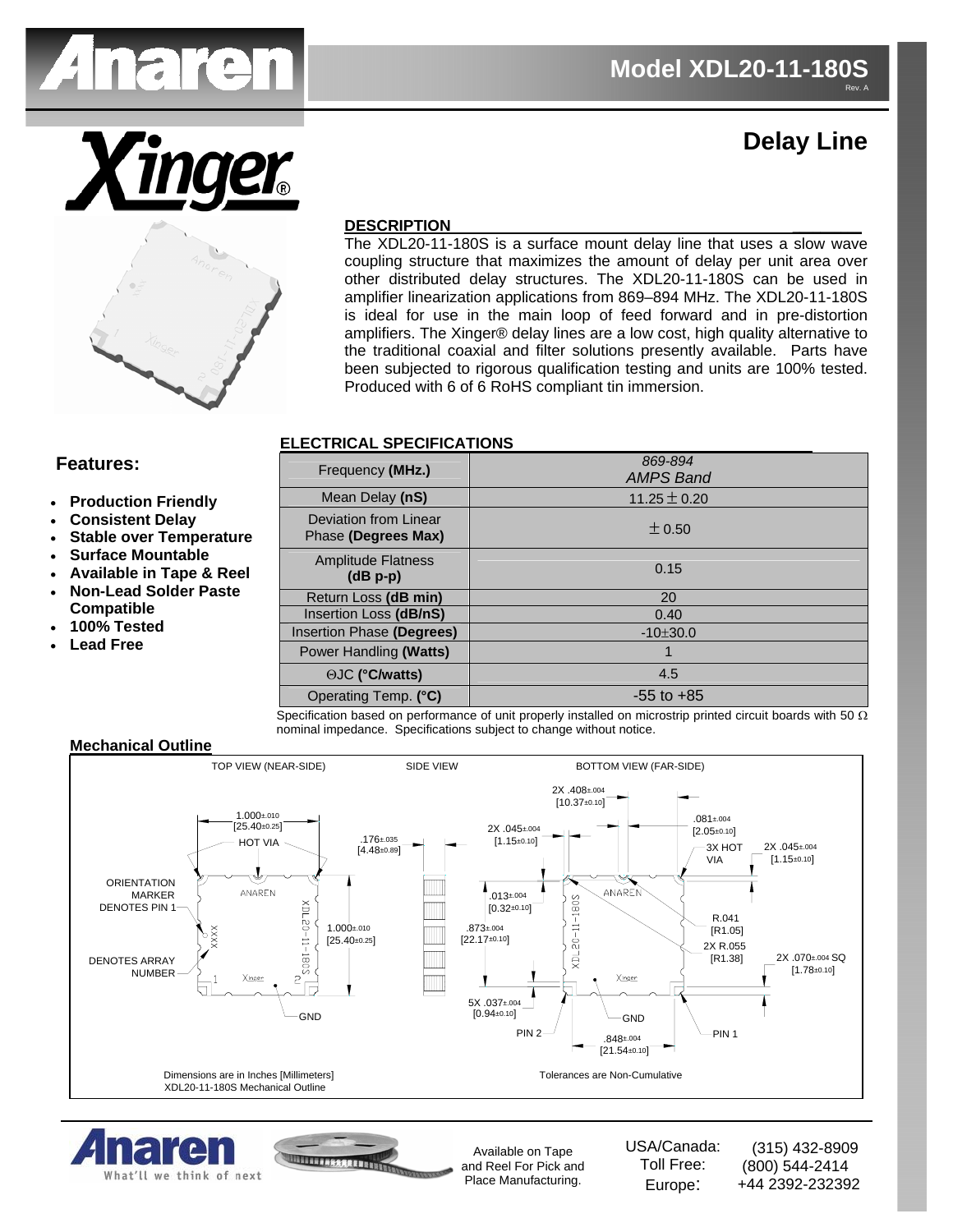



#### **TYPICAL PERFORMANCE: 600 MHz. TO 1200 MHz.**



#### **AVERAGE DELAY:**

The average delay is defined as the group delay of the input signal through the delay line. The lot-to-lot variation is reflected in the plus/minus tolerance given in specifications.

Refer to Anaren Application Note AAN-232 for further information on Xinger delay lines.

#### **MOUNTING GUIDELINES:**



In order for Xinger surface mount delay lines to work optimally, there must be  $50\Omega$  transmission lines leading to and from all of the RF ports. Also, there must be a very good ground plane under the part with a number of plated thru holes to ensure proper electrical performance. If any of these conditions are not satisfied, insertion loss, average delay and VSWR may not meet published specifications.

When a surface mount delay line is mounted to a printed circuit board (PCB), the primary concerns are; insuring the RF pads of the device are in contact with the circuit trace of the PCB and the ground plane of neither the component nor the PCB are in contact with the RF signal. An example of how the PCB footprint could look is shown below. In particular designs, the  $50\Omega$  lines need to be adjusted to the unique dielectric coefficients and thicknesses as well as varying pick and place equipment tolerances.

USA/Canada: Toll Free: Europe:

 (315) 432-8909 (800) 544-2414 +44 2392-232392

Available on Tape and Reel For Pick and Place Manufacturing.